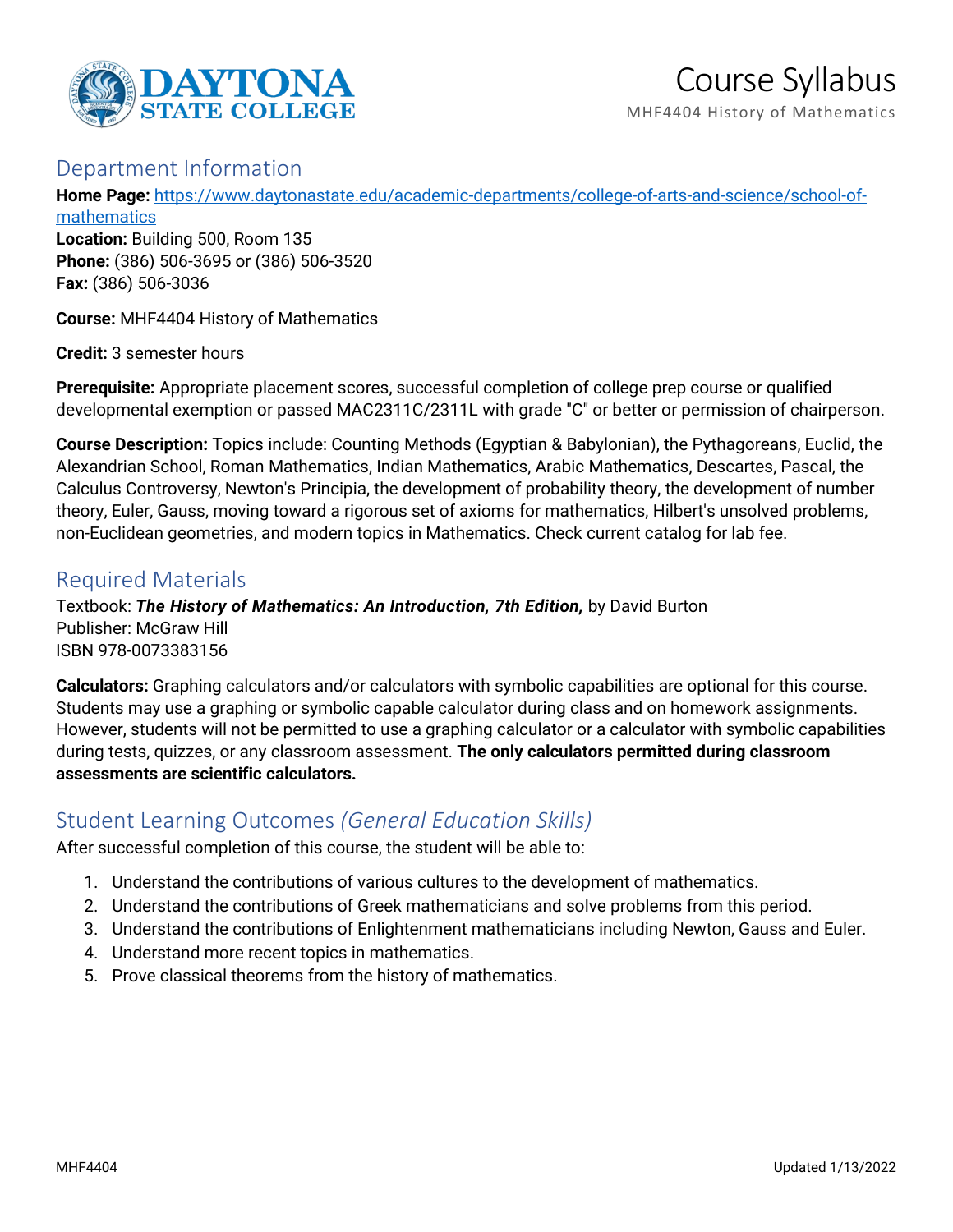## Course Chapter and Sections Covered

| <b>Chapter</b> | Sections         |
|----------------|------------------|
| 1              | 1, 2, 3,         |
| $\overline{2}$ | 1, 2, 3, 4, 5, 6 |
| 3              | 1, 2, 3, 4, 5    |
| $\overline{4}$ | 1, 2, 3, 4, 5    |
| 5              | 1, 2, 3, 4, 5    |
| 6              | 1, 2, 3, 4       |
| 7              | 1, 2, 3, 4       |
| 8              | 1, 2, 3, 4       |
| 9              | 1, 2, 3          |
| 10             | 1, 2, 3          |
| 11             | 1, 2, 3          |
| 12             | 2, 3             |

#### Grading Scale and Policy

For more detail on the course grading policy and procedure, you must contact the course's specific instructor.

 $90 - 100$  A  $86 - 89$  B+  $80 - 85$  B 76 – 79 C+  $70 - 75$  C  $60 - 69$  D Below 60 F

## Grades

Students may access their final grades by logging onto [my.daytonastate.edu,](https://my.daytonastate.edu/) clicking on My Academics, then My Classes, and finally View My Grades.

# Classroom Policies

**Disclaimer:** This syllabus has been constructed to be as complete as possible, but I reserve the right to alter policies, procedures, and the syllabus as needed with notification to students. Please utilize the course shell in Falcon Online regularly as any changes to the syllabus will be posted there.

**How to Proceed Through the Course:** Students should plan to have three hours of study time per week for each credit hour of class time. Example: When taking a typical 3-credit hour course, students should plan to spend at least 9 hours per week doing coursework and studying for that course regardless of the mode of delivery (online, hybrid, face-to-face).

**Communication:** College email is the official and primary internal communication method of Daytona State College. Employees and admitted students are assigned a Daytona State College email account which serves as the primary mechanism for official communication between College employees and registered students.

**Children/Non-Enrolled Individuals in Class:** Individuals who are not registered in the course are not permitted in the class when in session.

**Attendance:** Students who stop attending this class will be withdrawn from the class and receive a final grade of W1 (Withdrawn). Attendance includes participating in online or face-to-face environments as required.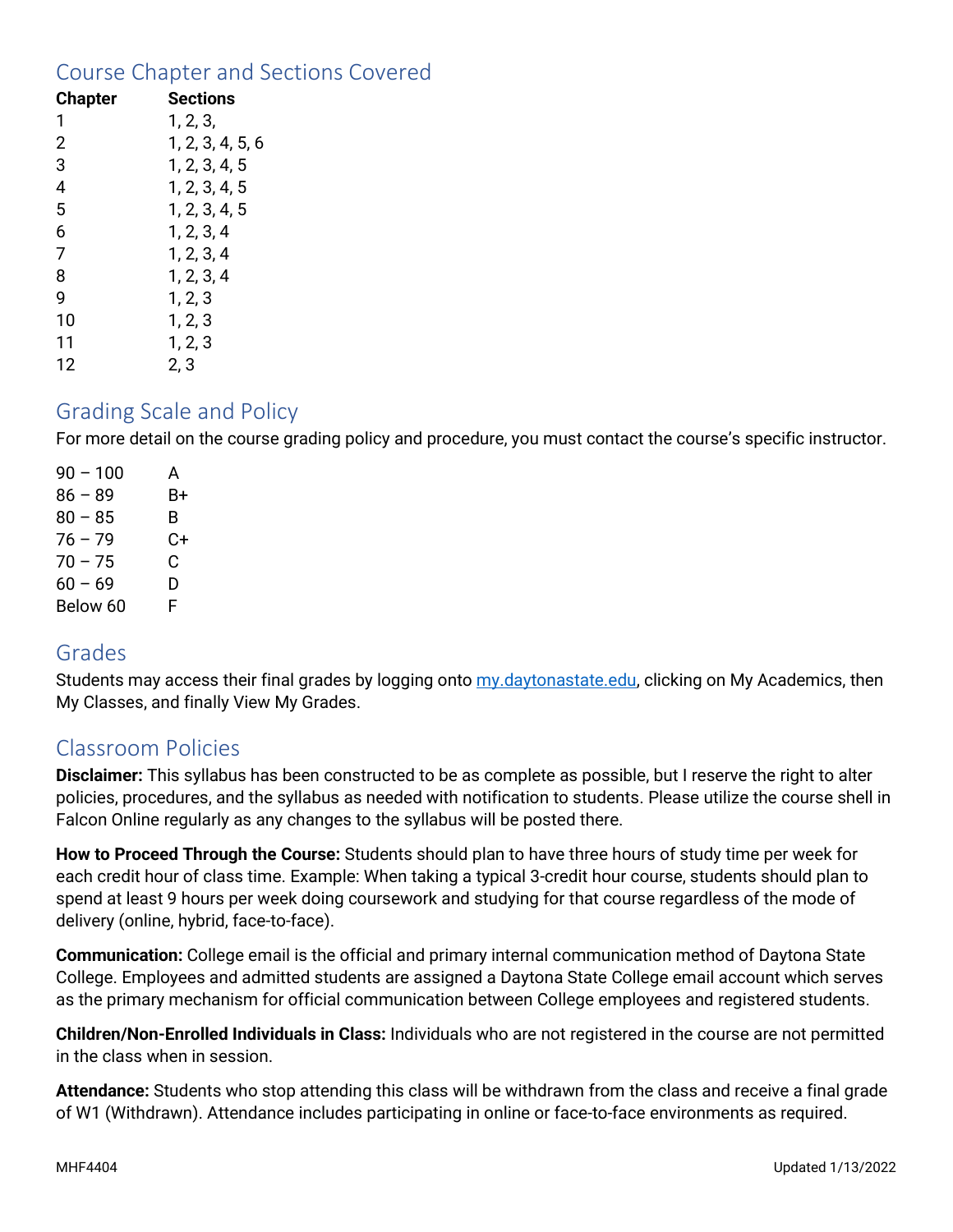**Classroom Etiquette:** All students should be on time for class. Attend to your needs before entering the room. Students who come late or leave during the class are a distraction to both the instructor and other students. The use of cellular phones and other electronic devices is also a distraction. Please ensure electronic devices are off (or silenced). If an emergency arises, please be courteous to your fellow students and leave quietly. Finally, cell phones, watch alarms, etc. are strictly prohibited during classroom assessment.

**Audit:** Auditing a course means that you wish to attend the classes, but do not wish to receive a grade. It is school policy that no audit will be approved after the drop/add period has ended.

**Incomplete Grade:** A grade of "I" will only be given at the end of this course when the instructor deems that the student has satisfied each of the following:

- 1. Has completed a minimum of 75% of the course work and made every effort to pass the course which includes having a record of good class attendance.
- 2. Has provided the instructor with a legitimate and documented reason for not being able to complete the course work by the end of the semester.
- 3. Has requested in writing from the instructor a grade of "I" prior to the last class period of the semester.
- 4. Has a mathematical chance to pass the course.

If this math course is a prerequisite for another math course, you may not be able to register for that math course until the incomplete is satisfied and a grade is entered.

It is the responsibility of the student to complete the remaining assignments before the incomplete automatically converts to the grade of F, which is 45 days following the end of the term in which the I grade was assigned.

A grade of "I" is only intended for students with unforeseeable circumstances which will result in them not being able to complete the course during the current semester.

**Class Withdrawal Process:** Students can withdraw from this class prior to the date listed in the Academic Calendar. It is not necessary to have approval from the instructor to withdraw from the course, but you should discuss the situation with the instructor prior to any action. Many times, issues and concerns can be resolved with communication. Please review the Refund/Repayment Policy in the current college catalog and check with the **Financial Aid** office to determine how the withdrawal might affect your current and future financial aid eligibility. The steps for withdrawal from a class can be found on the [Student Falcon Self-Service InfoGuide](https://library.daytonastate.edu/student-falcon-self-service/home) (https://library.daytonastate.edu/student-falcon-self-service/home) under Drop Classes.

**Reinstatement Procedures and Instructions:** Students who are dropped from a class due to non-payment, nonattendance, or other process and wish to be reinstated should make a request following the [Class](https://www.daytonastate.edu/enrollment-information/index.html)  [Reinstatement Procedure](https://www.daytonastate.edu/enrollment-information/index.html) (https://www.daytonastate.edu/enrollment-information). Students are advised to speak with Enrollment Services to ensure the reason for the drop is resolved.

**Student Rights & Responsibilities:** Students are responsible for reading and following all college policies outlined in the current Student Handbook. Some of the most important are summarized below. The Handbook can be accessed on the [Student Resources](https://www.daytonastate.edu/student-resources) webpage (https://www.daytonastate.edu/student-resources) under the Student Resources left navigation menu.

**Sensitive Materials:** Course content aims to enable students to reach course goals and objectives. As such, students may be introduced to a wide range of topics and ideas that differ from familiar understandings and beliefs. Some content may be considered sensitive or offensive or disturbing (or all the above) by some students.

**Recording:** Students may record video or audio of a class lecture for a class in which the student is enrolled for their own personal educational use. A class lecture is defined as a formal or methodical oral presentation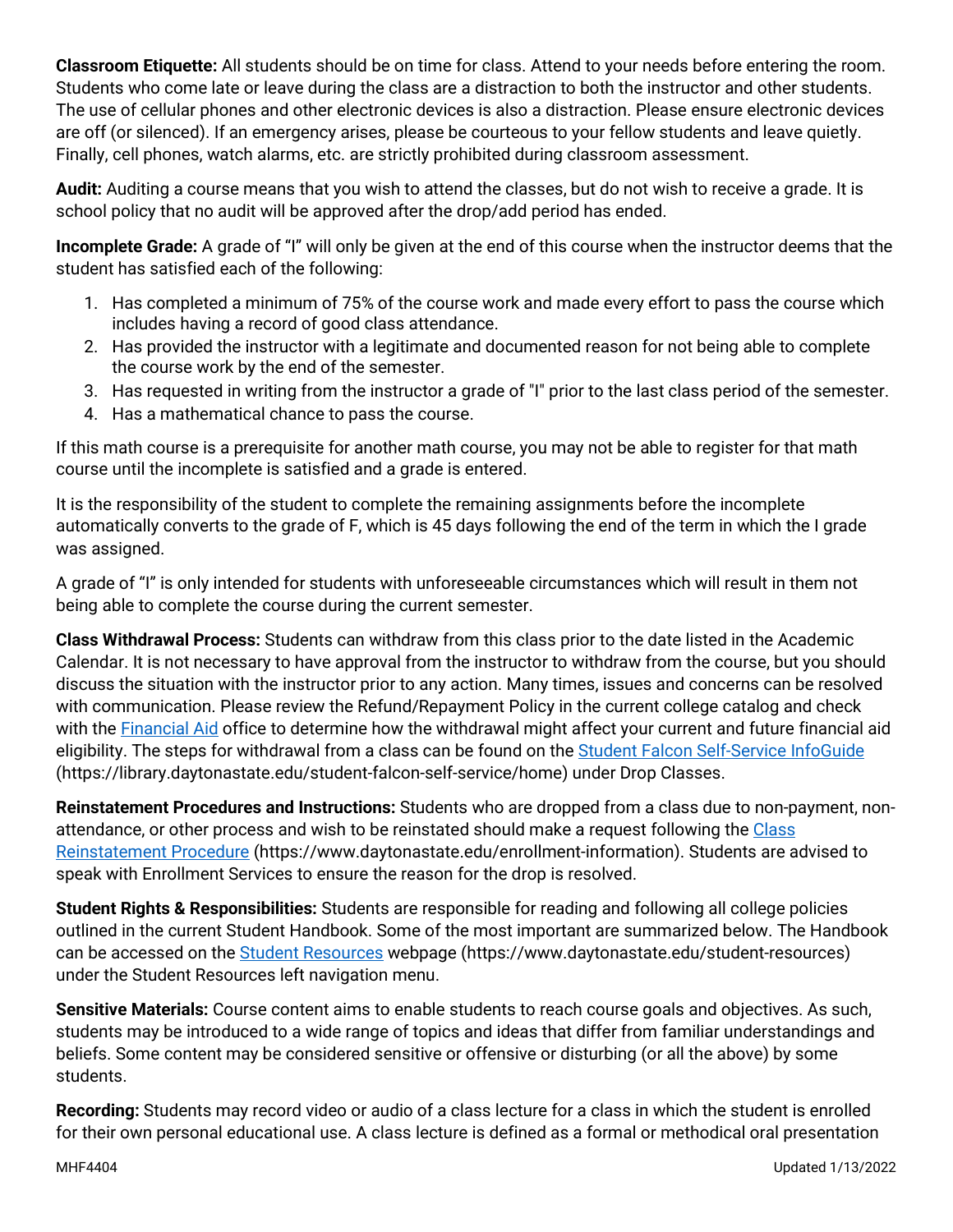as part of a college course intended to present information or teach enrolled students about a particular subject.

Recording class activities other than class lectures, including but not limited to lab sessions, student presentations (whether individually or part of a group), class discussion (except when incidental to and incorporated within a class lecture), clinical presentations such as patient history, academic exercises involving student participation, test or examination administrations, field trips, private conversations between students in the class or between a student and the faculty member, is prohibited. Invited guest speakers may be recorded with their consent. Recordings may not be used as a substitute for class participation and class attendance and may not be published, posted, or shared without the written consent of the faculty member. Failure to adhere to these requirements may constitute a violation of the Student Code of Conduct.

**Academic Integrity:** To preserve academic excellence and integrity, the College expects you to know, understand, and comply with the Academic Integrity Policy, which prohibits academic dishonesty in any form, including, but not limited to cheating and plagiarism. The grades you earn must be based upon your own work and must accurately reflect your own knowledge and skills.

An instructor who finds that a student has violated Academic Integrity may apply an academic consequence ranging from a zero percent for the assignment, up to and including failure for the entire course. Violations may be reported to the academic department chair for review and/or referred to the Judicial Affairs for appropriate disciplinary resolution. Visit the [Student Services Departments](https://www.daytonastate.edu/student-service-departments) page (https://www.daytonastate.edu/student-service-departments) for more information about Academic Integrity and the appeal process.

**Honor Pledge:** "I, as a member of the DSC community, pledge that I will neither give nor receive unauthorized aid in my work nor will I present another's work as my own, nor will I tolerate anyone who does." View the Student Handbook for more information.

#### Forms of Academic Dishonesty

**Cheating:** Cheating can be defined as: receiving or giving unauthorized assistance on a quiz, test, exam, paper, or project or unauthorized use of materials to complete such; collaborating with another person(s) without authorization on a quiz, test, exam, paper, or project; taking a quiz, test, or exam for someone else or allowing someone else to do the same for you.

**Plagiarism:** Plagiarism can be defined as: submitting work in which words, facts, or ideas from another source are used without acknowledging that the material is borrowed whether from a published or unpublished source. For specific information on how to document information from other sources, students should check with their instructors, academic departments, or a recognized writing manual, such as MLA or APA.

**Self-plagiarism:** When students turn in the same assignment for two different classes, they are selfplagiarizing. This rule also applies to sections of an assignment. Not only does 'repurposing' assignments deny students the opportunity to learn, but also it is not fair according to the college's standards. Because of this, self-plagiarizing is coined 'double-dipping,' which leads to devaluation of grades and therefore, a devaluation of the College. Daytona State College prohibits self-plagiarism.

**Online Academic Integrity Violations:** These violations include but are not limited to the following: sharing your Falcon Online password, working on an assignment with someone else when it is supposed to be done on your own, looking at someone else's work while taking a quiz or exam, using a cell phone to share quiz or exam information, revising a paper that was found on the Internet, or submitting a paper purchased form a website.

**Fabrication:** Fabrication can be defined as listing sources in a bibliography that one did not actually use in a written assignment; presenting false, invented, or fictitious data/evidence in a written assignment.

MHF4404 Updated 1/13/2022 **Other Academic Misconduct:** Other Academic Misconduct might include, but is not limited to: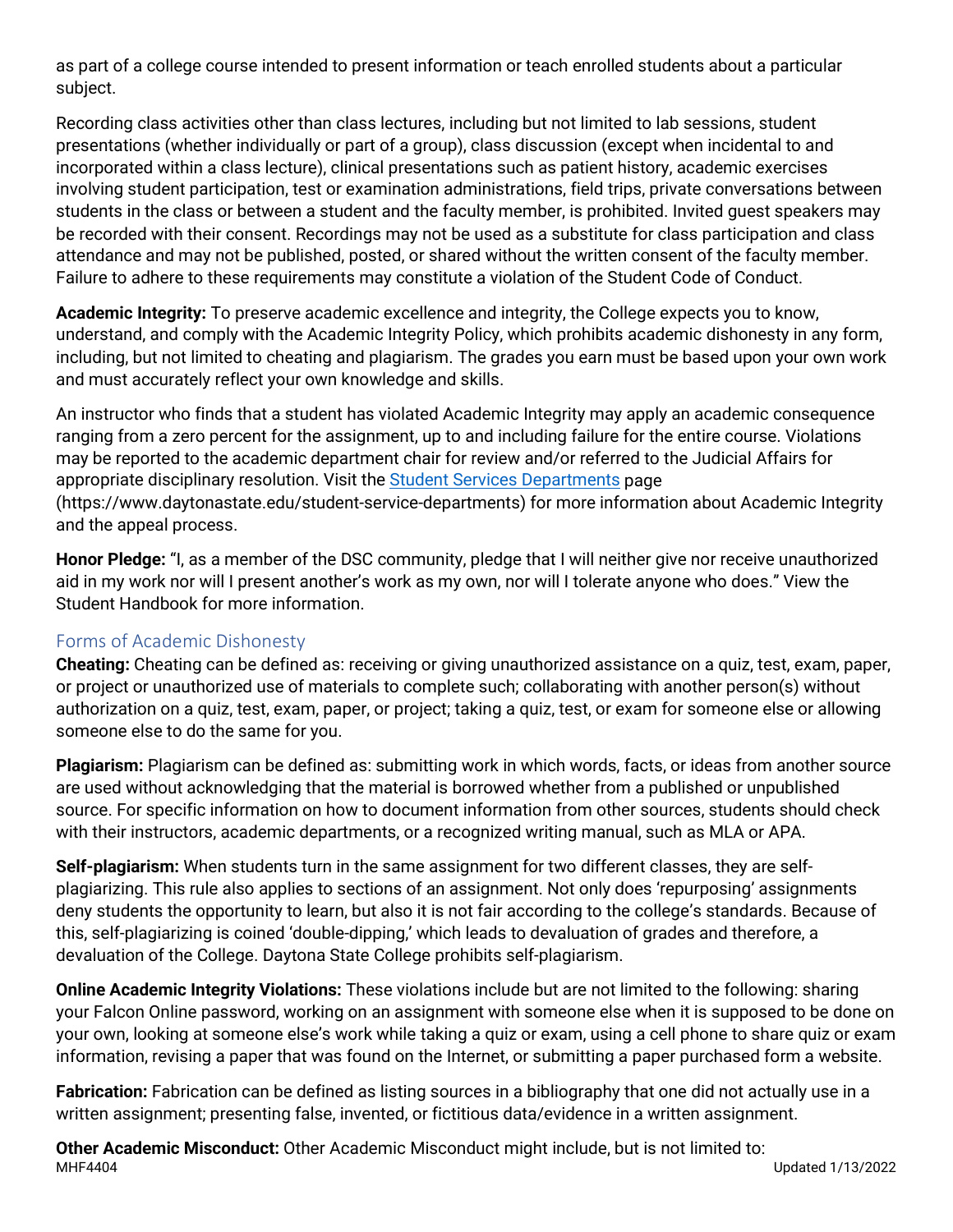- In a testing situation, conduct, such as, looking at a classmate's test, talking to a classmate, or leaving the classroom without the instructor's or proctor's permission.
- Obtaining help while taking online tests or quizzes in the form of another person consultation, Googling for answers, texting, or using other social media.
- Obtaining part or all of a test by theft/purchase OR selling /giving part of all of a test to someone else.
- Soliciting someone to impersonate you online or in a classroom setting.
- Entering an office or building for the purpose of changing a grade on a test, assignment, or in a grade book or for the purpose of obtaining a test.
- Altering or attempting to alter academic records of the College which relate to grades; being an accessory to same.

**Microsoft Office:** Microsoft Office 365, with 1TB of OneDrive storage, is available to enrolled Daytona State College students. Students are provided a college email address that serves as the student's official source for college communication. In addition to email, Office 365 provides students with shared calendars, the ability to create and edit documents online, team sites, and other collaboration tools. Whether you work on a PC, Mac, tablet, or phone, you will have a consistent experience across all your devices. The service includes online versions of Word, PowerPoint, Excel, Teams, OneNote, and OneNote Class Notebook. For more information about Office 365, visit the [Help Desk](https://www.daytonastate.edu/help-desk/) webpage (https://www.daytonastate.edu/help-desk/) and click on Office 365.

**Student Evaluation of Instruction:** Every semester for every course, you have the opportunity to give your instructors feedback on your experiences in class. Instructors use your feedback to make informed decisions about how they teach their courses. Understanding student perceptions and experiences is a part of how we improve teaching across the college. Student evaluations of instruction are also an important element of the faculty evaluation process, which is why collecting a broad, representative, and valid data set is important. What this means is the more students who participate, the better the feedback.

You'll receive email with instructions near the end of the semester. You have about two weeks before the evaluation window closes. You can find the Course Evaluation window for each semester in the Academic Calendar on Daytona State College's website menu under Academics. Your course evaluation link is unique, and evaluations are anonymous. Additionally, evaluations are anonymous, and instructors only see summaries after grades are posted.

**Class expectations:** This is a college credit course. All papers and communications related to the course must be written using proper grammar, spelling, and punctuation. Abbreviations, phrases, et cetera, that may be acceptable in emails between friends or on discussion boards outside of this course are not acceptable.

Any written communication received without following the standards of proper English will adversely affect your grade. This course also helps develop the general education skills of critical thinking, computation, and computer literacy.

**Student Rights & Responsibilities:** Students are responsible for reading and following all college policies outlined in the current Student Handbook. The Handbook can be accessed on the [Student Resources](https://www.daytonastate.edu/student-resources) webpage (https://www.daytonastate.edu/student-resources) under the Student Resources left navigation menu.

## Support Services

**Counseling and Accessibility Services:** Counseling and Accessibility Services (CAS) provides tools and resources to students with documented disabilities. Students who self-disclose a disability and provide the required documentation to the CAS Office can receive confidential and reasonable accommodations to assist in their academic success. If you need accommodations, please contact the CAS Office at (386) 506-3038.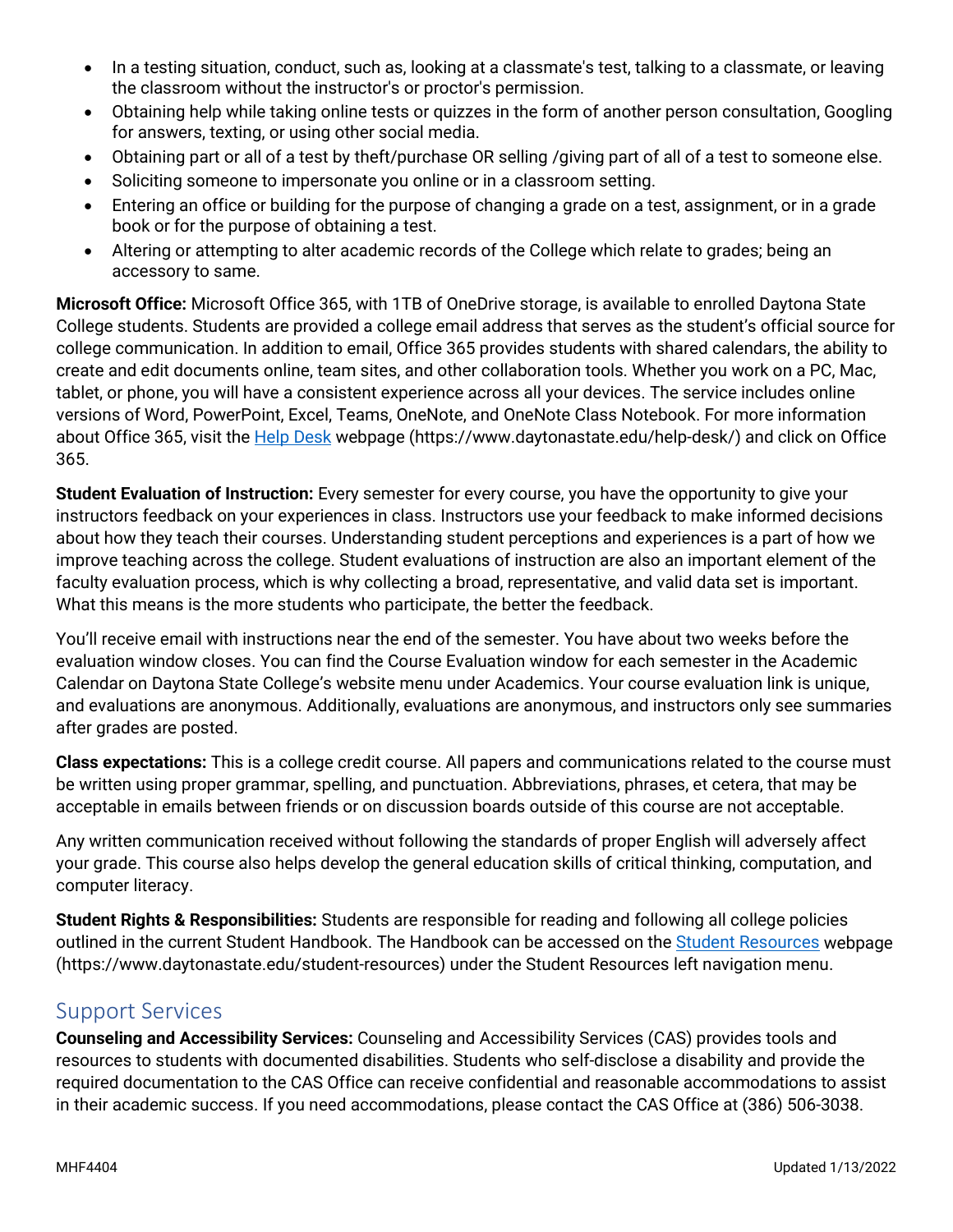To call Florida Relay dial 7-1-1 or the appropriate toll-free number: 1-800-955-8771 (TTY), 1-800-955-8770 (Voice). Counseling Services are available on campus to help students by providing confidential short-term counseling and linking them to local community mental health professionals for long-term assistance when needed. Please call (386) 506-3038 for more information. Visit the [Counseling and Accessibility Services](https://www.daytonastate.edu/student-service-departments/counseling-accessibility/) webpage (https://www.daytonastate.edu/student-service-departments/counseling-accessibility/) for more information.

**Veterans:** If you are currently serving or have ever served in the U.S. Military, please feel free to visit the Veterans Center in the Building 100, Room 205 for any assistance or phone (386) 506-3653. Please visit the [Veterans Services](https://www.daytonastate.edu/veterans-services) webpage (https://www.daytonastate.edu/veterans-services) for more information.

**Academic Support Center:** The Academic Support Centers (ASC) assist students on every campus to achieve their potential by providing the resources they need to become successful, independent learners. Visit the [Academic Support Center](https://www.daytonastate.edu/library-and-tutoring/academic-support-center/index.html) webpage (https://www.daytonastate.edu/library-and-tutoring/academic-supportcenter/) for more information or email [ASC@DaytonaState.edu.](mailto:ASC@DaytonaState.edu)

**Writing Center:** For assistance with all stages of the writing process, please visit the [Writing Center](https://www.daytonastate.edu/library-and-tutoring/writing-center/) webpage (https://www.daytonastate.edu/library-and-tutoring/writing-center/). Appointments are recommended.

**Library and Research Services:** The Daytona State Library offers a variety of services and resources to support your academic success. Visit the *library website* (https://library.daytonastate.edu) to learn more.

**Technical Support:** Tech support is available for FalconMail, printing, web usage, Falcon Online, and more. Students may call (386) 506-3950 or email [HelpDesk@DaytonaState.edu.](mailto:HelpDesk@DaytonaState.edu) Information can be found on the [Help Desk](https://www.daytonastate.edu/help-desk/) webpage (https://www.daytonastate.edu/help-desk/). General help information for using Falcon Self-Service can be found in the **Student Falcon Self-Service Help Guides** (https://library.daytonastate.edu/student-falcon-self-service).

For Falcon Online 24/7 support of course tools, view Help/Resources on the Falcon Online navbar or call the Helpdesk at (386) 506-3950, option 2. General help information for Falcon Online can be found in the [Falcon](https://library.daytonastate.edu/falcononline)  [Online for Students](https://library.daytonastate.edu/falcononline) InfoGuide (https://library.daytonastate.edu/falcononline).

**DSC Alert:** Daytona State College has a mass notification system, DSC Alert. It's a multi-modal mass notification system that enables DSC to quickly send critical information to the College community via text, phone, and email during an emergency. Students also may receive non-emergency (outreach) communication including information on Registration, Financial Aid, College events, and other messages intended to make the enrollment process easier and improve your DSC experience. All DSC students are automatically opted into DSC Alert when they begin classes and will receive this service at no charge.

It's important to keep your phone number current in the DSC system. To update your phone number, log in to Falcon Self-Service from the MyDaytonaState portal and select My Profile > Contact Info.

For more information, please contact **DSCAlert**@DaytonaState.edu.

#### **The Center for Women and Men:**

- **CCAMPIS (Child Care Access Means Parents in School):** Assists eligible students with childcare.
- **New Directions:** Access to financial assistance for tuition, books, uniforms, and/or equipment for single parents, displaced homemakers, single pregnant women, or those considering a non-traditional career.
- **Clothes Closet:** Students can achieve a professional image for job interviews and employment.
- **Falcon Fuel:** Free light snacks for students to fuel up and go!
- **Homeless Student Services:** College and community resources and referrals to help students stay in school.